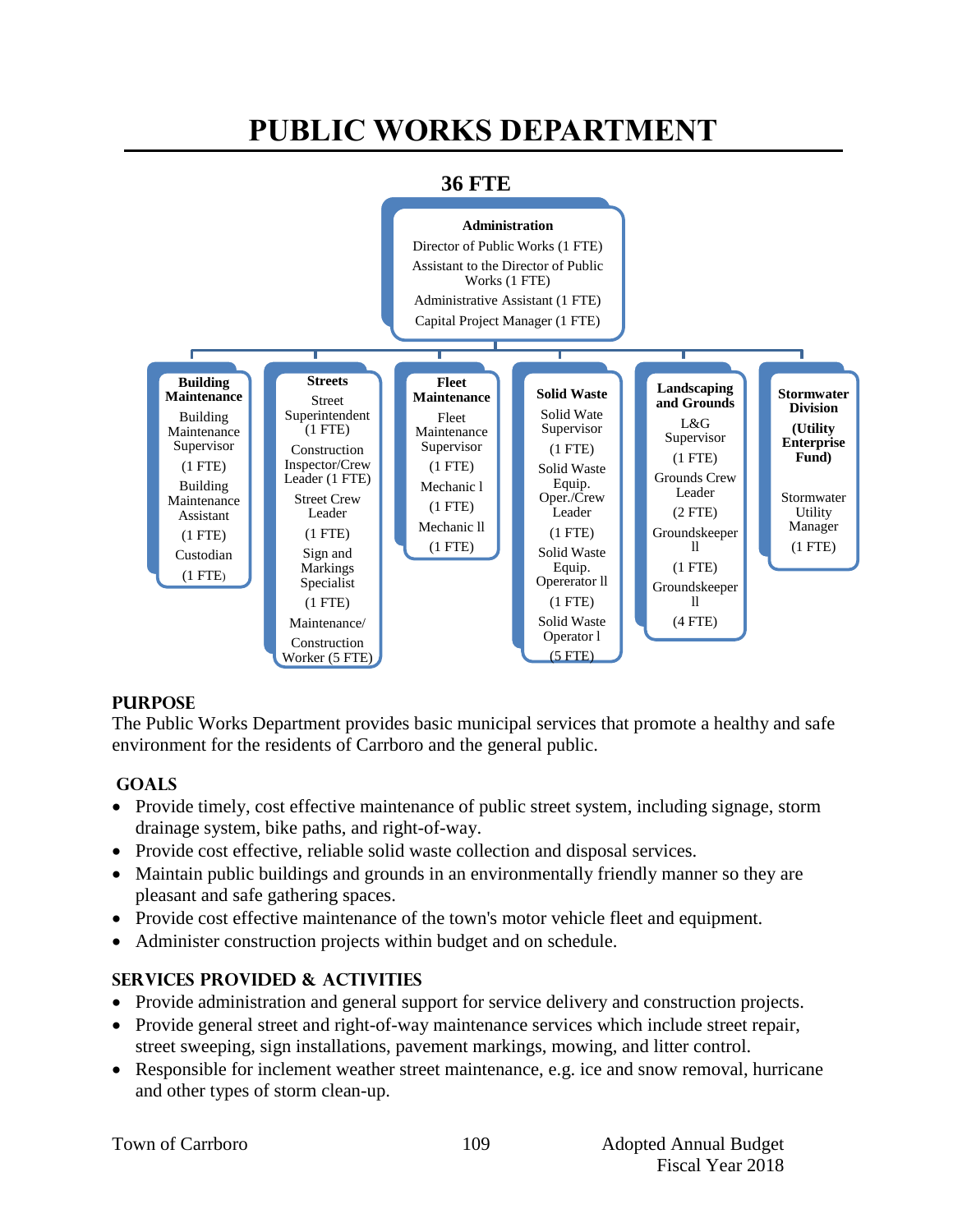- Provide municipal solid waste collection to single family residences and multi-family units. Solid Waste collection is also provided to commercial users who elect to use the town's service. Yard waste collection and bulky waste collection is provided to single family residences.
- Provide building maintenance and repair for Town Hall, Century Center complex, Fire Department, Public Works facility, bus shelters, and park facilities.
- Manage cemetery operations which include selling and marking plots at the town's two cemeteries.
- Maintain and repair town vehicles and equipment. Maintenance activities include preventative maintenance and inspections.
- Beautify the town's parks and planting areas with landscaping and ornamental design.
- Provide annual leaf collection program.
- Provide park facility and ball field maintenance at the town's parks, and assist the Recreation and Parks Department with special annual events such as Carrboro and Independence Day celebrations, Halloween, and the Carrboro Music Festival.
- Provide construction monitoring and inspection of public improvements within private development projects.
- Provide Stormwater services to the Town to address both the quality and quantity of Stormwater within Town.

## **PREVOUS YEAR ACCOMPLISHMENTS**

- Provided routine municipal services solid waste collection, street and right-of-way maintenance, mowing of town properties, tree trimming and removal, ball field preparation, leaf collection, facility maintenance, vehicle and equipment maintenance, cemetery maintenance and burials.
- Completed easement acquisition for Rogers Road sidewalk.
- Provided administration for large fiber optic line build outs by utility companies.
- Provided support for 10 special events within Town (6 races  $-$  St. Paul AME 5K, Kidney Care Run, Not So 5K, 4 on the  $4<sup>th</sup>$ .
- Continued implementation of invasive aquatic vegetation control in Anderson Park Pond. Non-evasive method of Duck Carp was implemented as a pilot program this year.
- Carrboro re-certified as a Tree City USA for its  $32<sup>nd</sup>$  year.
- Continued leaf mulch pile configuration adjustments and oversight to be in compliance with DENR requirements.
- Continued pollinator promoting vegetation plan, installing water wise, native, pollinator producing perennials as primary vegetation throughout Town properties to include a rain garden at Anderson Park.
- Provided administration of design and installation of new outdoor signs to include park and Town entrance signs.
- Administered technical oversight for Century Center HVAC system and controls energy saving and sustainable upgrades.
- Construction of three separate bicycle repair stations throughout Town.
- Completed in-house repair of Town sidewalks that were rendered unusable due to defects caused by heat expansion.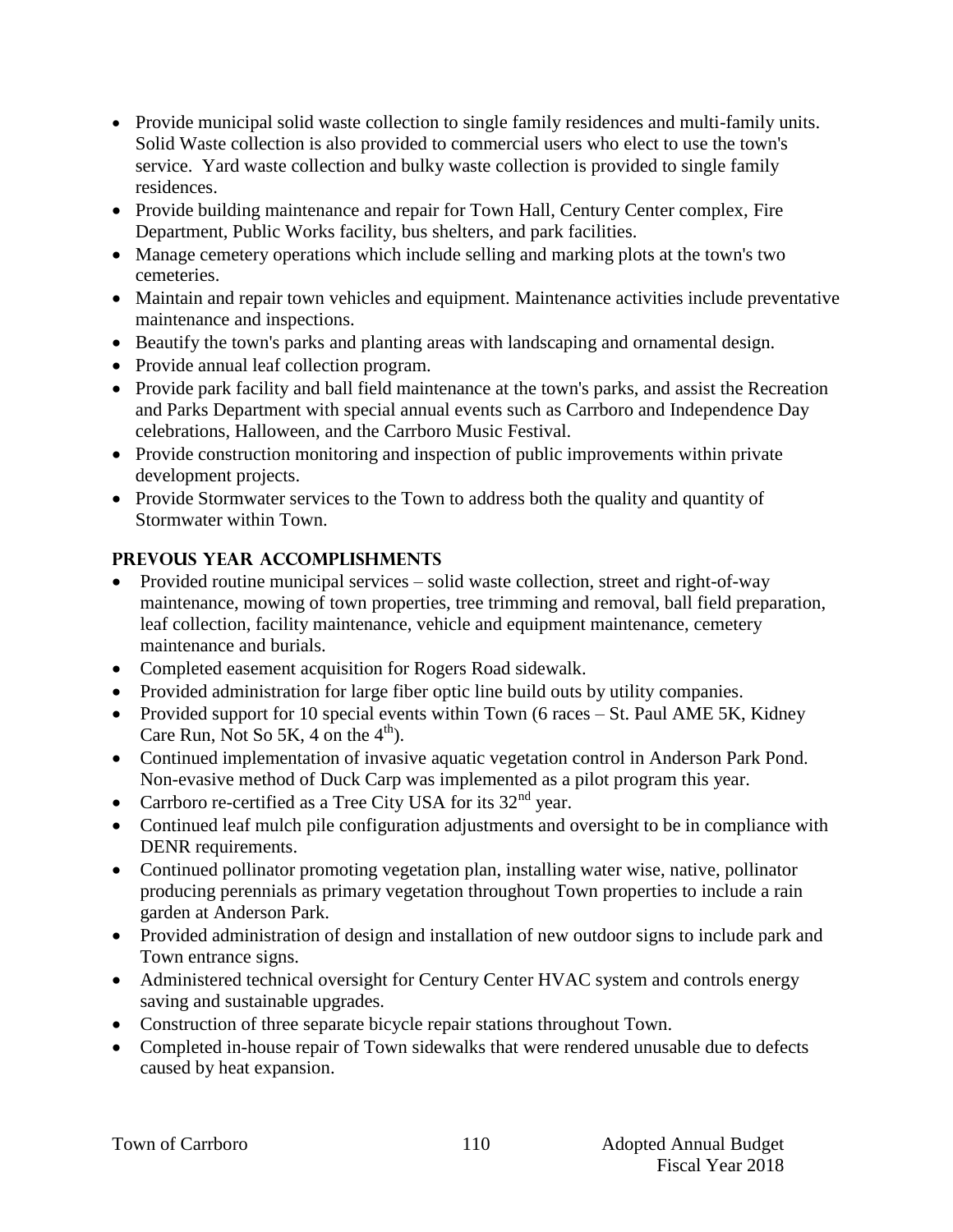- Continued training for and implementation of street and sidewalk snow removal utilizing Town owned equipment and personnel.
- Combined Engineering Technician and Capital Improvements Manager into a single position to reduce the FTE's required to perform project management.
- Provided construction monitoring and inspection for the Ballentine development.

## **UPCOMING FISCAL YEAR OBJECTIVES**

- Enhance service levels and efficiencies of existing operations by improving knowledge in and usage of already owned PubWorks software and Town's GIS capabilities . (Ex. Solid waste collection, leaf collection, mowing, street sweeping, street and ROW maintenance, street sign maintenance, building maintenance)
- Hire Stormwater manager to assist with creation and implementation of Town Stormwater utility to include funding and operational bylaws plus regulations.
- Administer Rogers Road sidewalk construction project within budget.
- Administer construction contract for Homestead Rd. Chapel Hill HS greenway project within budget.
- Administer completion of Town Commons engineering design and construction.
- Administer installation of electric vehicle charging stations funded by Duke Energy grant.
- Continue replacement of T-12 bulbs with T-8 bulbs in various facilities to reduce energy consumption and replace bulbs that are on 24/7 with LED fixtures.
- Further investigate options to replace Town streetlights, leased from Duke Energy, with LED fixtures.
- Reduce costs for leaf collection program with further implementation of fully automated leaf loader. Visit Durham to observe and utilize operation efficiencies.
- Continue to look for ways to reduce fuel consumption. Monitor fuel savings with implementation of the hybrid solid waste vehicle and route analysis data from solid waste study.
- Design and implement solid waste operational reduction pilots to include single side of the road and every other week collection. Continue to investigate organic disposal options.
- Improve interior appearance of various facilities wall repair, painting and routine cleaning. Use low VOL paints where possible.
- Continue to provide administration for large fiber optic line build outs by utility companies.
- Increase usability of sign shop by providing updated software and additional personnel training.

## **BOARD PRIORITIES**

Improve walkability and public transportation. Enhance and sustain quality of life.

## **OBJECTIVES**

- 1. Improve service levels of existing operations. (Ex. Solid waste collection, leaf collection, mowing, street sweeping, street and row maintenance, building maintenance).
- 2. Oversee satisfactory installation of fiber infrastructure and associated appurtenances by third party vendors throughout Town.
- 3. Continue replacement of T-12 bulbs with T-8 bulbs in various facilities to reduce energy consumption and further investigate LED streetlights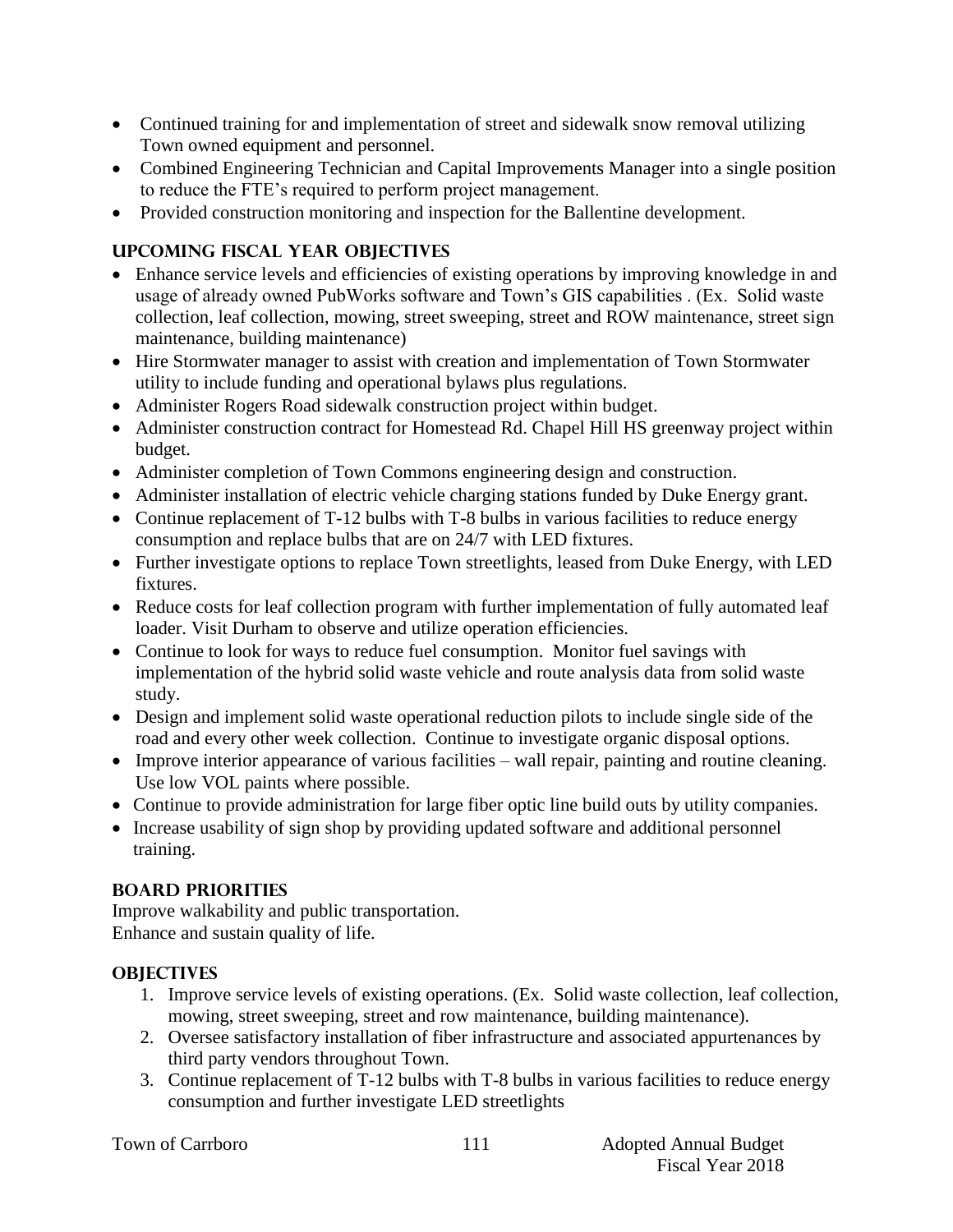- 4. Improve interior appearance of various facilities. Wall repair, painting and routine cleaning. Use low VOL paints where possible.
- 5. Collect energy data to validate return on investment for Century Center mechanical upgrades and new smart control system.
- 6. Design and implement alternative solid waste collection pilots based on results from solid waste study.

|                                                                                        | FY2013-14<br><b>ACTUAL</b> | FY2014-15<br><b>ACTUAL</b> | FY2015-16<br><b>ACTUAL</b> | FY 2016-17<br><b>ESTIMATED</b> | FY 2017-18<br><b>PROJECTED</b>             |
|----------------------------------------------------------------------------------------|----------------------------|----------------------------|----------------------------|--------------------------------|--------------------------------------------|
| # of Construction<br>Contracts<br>Administered                                         | $\overline{2}$             | 3                          | $\overline{2}$             | 3                              | $\overline{4}$                             |
| Miles of Road<br>Maintained                                                            | 44.22                      | 46.17                      | 46.93                      | 47.40                          | 47.40                                      |
| # of Rollout<br>Containers                                                             | 4268                       | 4370                       | 4370                       | 4400                           | 4450                                       |
| Square feet of<br><b>Building Space</b><br>Maintained                                  | 61,317                     | 61,317                     | 61,317                     | 61,317                         | 61,317<br>(pending space)<br>study update) |
| Cost of Centerline<br>Mile Resurfaced<br>(every 2 yrs)                                 | $\overline{0}$             | \$138,000                  | $\overline{0}$             | \$125,000                      | $\overline{0}$                             |
| Refuse Tons per<br>1,000 Population (all<br>sources)                                   | 393                        | 482                        | 487                        | 500                            | 500                                        |
| <b>Century Center</b><br><b>Energy Cost</b><br>Reductions<br>$($$ Spent)               |                            | \$45,156                   | \$40,623                   | \$38,000                       | \$38,000                                   |
| Solid waste mileage<br>reduction tracker<br>(Residential mileage)<br>driven/customer?) | 7.3                        | 7.1                        | 7.09                       | 7.4                            | 6.9                                        |

## **PERFORMANCE MEASURES**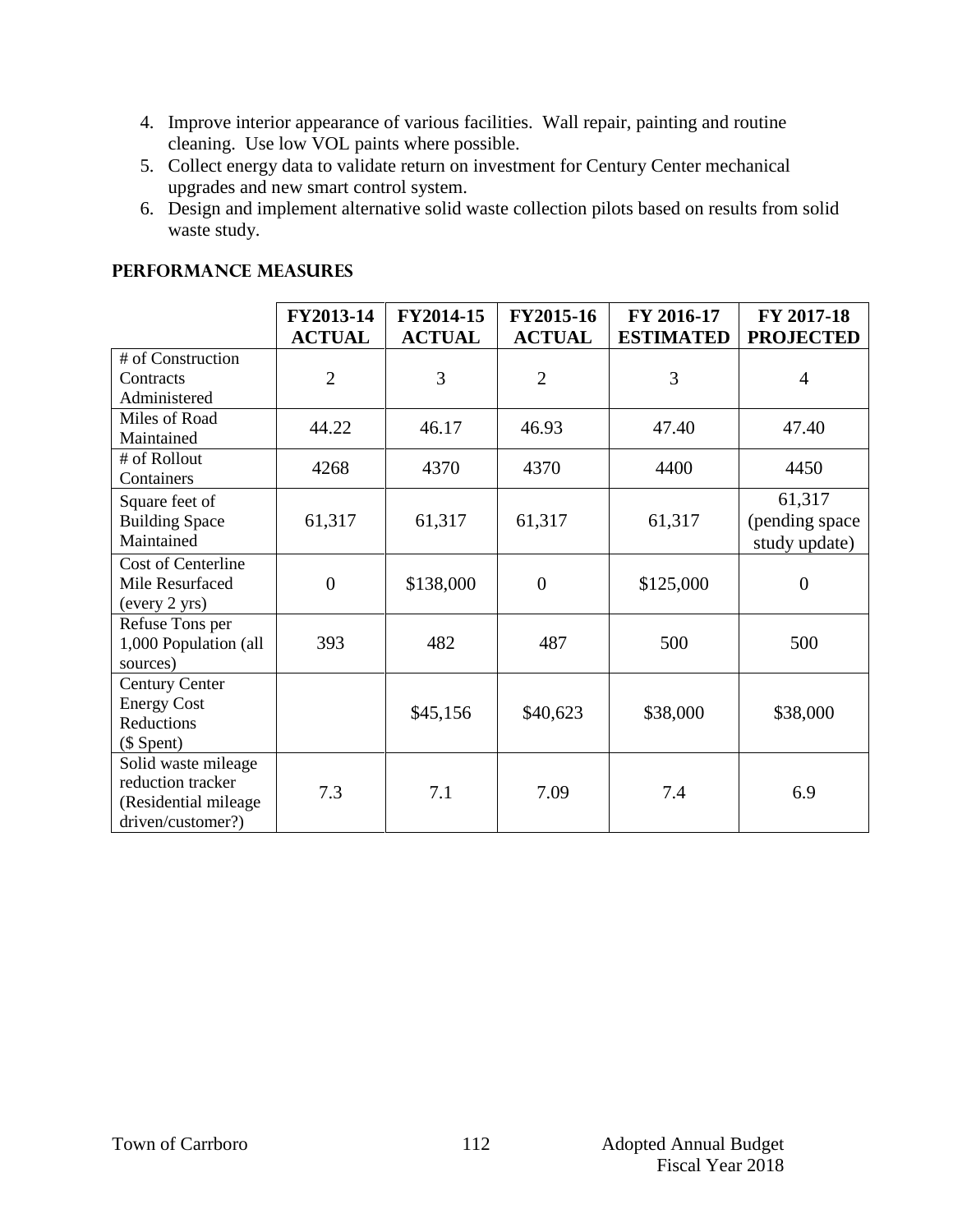## **DEPARTMENT Budget summary**

|                       | 2015-16<br><b>ACTUAL</b> | 2016-17<br><b>ADOPTED</b><br><b>BUDGET</b> | 2017-18<br><b>ADOPTED</b><br><b>BUDGET</b> | <b>PCT</b><br><b>CHANGE</b> |
|-----------------------|--------------------------|--------------------------------------------|--------------------------------------------|-----------------------------|
| <b>PERSONNEL</b>      | 1,670,443                | 2,036,953                                  | 2,039,918                                  | 0%                          |
| <b>OPERATING</b>      | 1,463,947                | 1,553,650                                  | 1,530,692                                  | $-1\%$                      |
| <b>CAPITAL OUTLAY</b> | 368,139                  | 137,093                                    | 36,305                                     | -74%                        |
| <b>TOTAL</b>          | \$3,502,529              | \$3,727,696                                | \$3,606,915                                | $-3%$                       |

#### **CHANGES IN BUDGET from PRIOR YEAR ADOPTED BUDGET**

Operating costs decreased due to one-time small equipment costs from the prior year. Capital Outlay costs decreased with the one-time backhoe replacement cost from the previous fiscal year. Details of the changes are highlighted in the division descriptions.

## Division Level Summaries

#### **SUPERVISION**

|                  |              | 2015-16<br><b>ACTUAL</b> | 2016-17<br><b>ADOPTED</b><br><b>BUDGET</b> | 2017-18<br><b>ADOPTED</b><br><b>BUDGET</b> | <b>PCT</b><br><b>CHANGE</b> |
|------------------|--------------|--------------------------|--------------------------------------------|--------------------------------------------|-----------------------------|
| <b>PERSONNEL</b> |              | 253,454                  | 329,033                                    | 350,369                                    | 6%                          |
| <b>OPERATING</b> |              | 117,234                  | 34.504                                     | 37,204                                     | 8%                          |
|                  | <b>TOTAL</b> | \$370,687                | \$363,537                                  | \$387,573                                  | $7\%$                       |

#### **changes in budget from prior year adopted budget**

The change in personnel is due to personnel changes. Operating costs increased due to increases in advertising and uniform costs.

#### **STREET MAINTENANCE**

|                       | 2015-16<br><b>ACTUAL</b> | 2016-17<br><b>ADOPTED</b><br><b>BUDGET</b> | 2017-18<br><b>ADOPTED</b><br><b>BUDGET</b> | <b>PCT</b><br><b>CHANGE</b> |
|-----------------------|--------------------------|--------------------------------------------|--------------------------------------------|-----------------------------|
| <b>PERSONNEL</b>      | 236,744                  | 464.903                                    | 463.241                                    | 0%                          |
| <b>OPERATING</b>      | 357,709                  | 366,810                                    | 363,767                                    | 0%                          |
| <b>CAPITAL OUTLAY</b> | 285,662                  | 96,040                                     | 39,305                                     | $-62\%$                     |
| <b>TOTAL</b>          | \$880,115                | \$927,753                                  | \$866,313                                  | $-7\%$                      |

#### **Changes in budget from prior year adopted budget**

Capital Outlay costs decreased with the one-time replacement equipment cost from the previous fiscal year.

113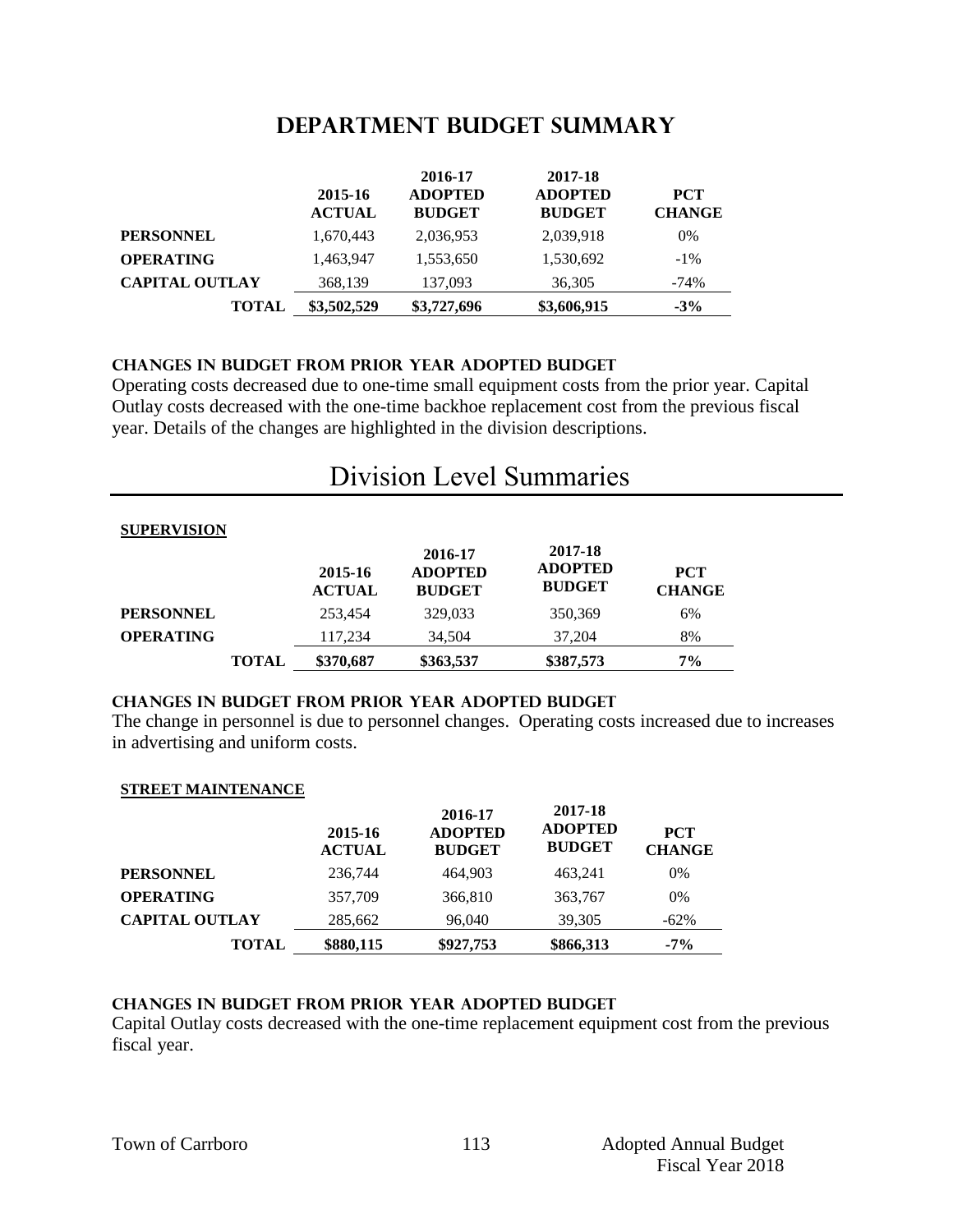#### **SOLID WASTE**

|                  |              | 2015-16<br><b>ACTUAL</b> | 2016-17<br><b>ADOPTED</b><br><b>BUDGET</b> | 2017-18<br><b>ADOPTED</b><br><b>BUDGET</b> | <b>PCT</b><br><b>CHANGE</b> |
|------------------|--------------|--------------------------|--------------------------------------------|--------------------------------------------|-----------------------------|
| <b>PERSONNEL</b> |              | 383.999                  | 432.735                                    | 393.152                                    | $-9\%$                      |
| <b>OPERATING</b> |              | 443,775                  | 470,256                                    | 468,400                                    | 0%                          |
|                  | <b>TOTAL</b> | \$827,774                | \$902,991                                  | \$861,552                                  | $-5\%$                      |

## **changes in budget from prior year adopted budget**

The change in personnel is due to personnel changes.

#### **CENTRAL SERVICES**

|                  |              | 2015-16<br><b>ACTUAL</b> | 2016-17<br><b>ADOPTED</b><br><b>BUDGET</b> | 2017-18<br><b>ADOPTED</b><br><b>BUDGET</b> | <b>PCT</b><br><b>CHANGE</b> |
|------------------|--------------|--------------------------|--------------------------------------------|--------------------------------------------|-----------------------------|
| <b>PERSONNEL</b> |              | 182.331                  | 180.254                                    | 183,307                                    | 2%                          |
| <b>OPERATING</b> |              | 290,667                  | 340,580                                    | 341,070                                    | 0%                          |
|                  | <b>TOTAL</b> | \$472,998                | \$520,834                                  | \$524,377                                  | 1%                          |

## **changes in budget from prior year adopted budget**

The change in personnel reflects an increase in insurance costs.

#### **FLEET MAINTENANCE**

|                       | 2015-16<br><b>ACTUAL</b> | 2016-17<br><b>ADOPTED</b><br><b>BUDGET</b> | 2017-18<br><b>ADOPTED</b><br><b>BUDGET</b> | <b>PCT</b><br><b>CHANGE</b> |
|-----------------------|--------------------------|--------------------------------------------|--------------------------------------------|-----------------------------|
| <b>PERSONNEL</b>      | 193,041                  | 184,805                                    | 188,469                                    | 2%                          |
| <b>OPERATING</b>      | 27,368                   | 37.127                                     | 38,875                                     | 5%                          |
| <b>CAPITAL OUTLAY</b> | 0                        | 34,885                                     | 0                                          | $-100\%$                    |
| <b>TOTAL</b>          | \$220,409                | \$256,817                                  | \$227,344                                  | $-11\%$                     |

#### **changes in budget from prior year adopted budget**

The change in personnel is due insurance cost increase. The operating costs increased due to a training cost increase. Capital Outlay costs decreased with the one-time vehicle replacement cost from the previous fiscal year.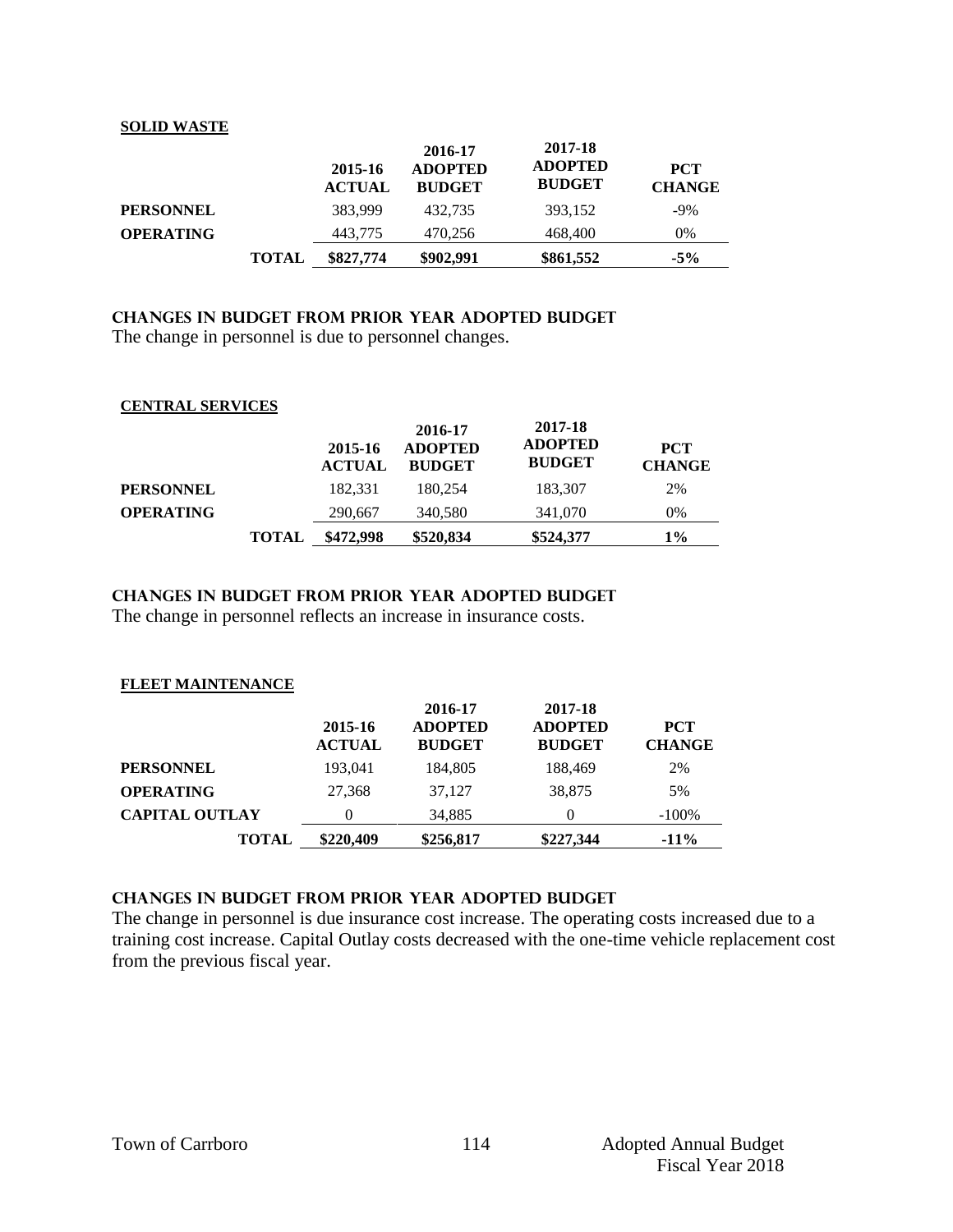#### **LANDSCAPING**

|                       | 2015-16<br><b>ACTUAL</b> | 2016-17<br><b>ADOPTED</b><br><b>BUDGET</b> | 2017-18<br><b>ADOPTED</b><br><b>BUDGET</b> | <b>PCT</b><br><b>CHANGE</b> |
|-----------------------|--------------------------|--------------------------------------------|--------------------------------------------|-----------------------------|
| <b>PERSONNEL</b>      | 420,874                  | 445.223                                    | 461,380                                    | 4%                          |
| <b>OPERATING</b>      | 227,194                  | 304,373                                    | 278,376                                    | $-9\%$                      |
| <b>CAPITAL OUTLAY</b> | 82,477                   | 6,168                                      |                                            | $-100\%$                    |
| <b>TOTAL</b>          | \$730,544                | \$755,764                                  | \$739,756                                  | $-2\%$                      |

## **changes in budget from prior year adopted budget**

The change in personnel reflects an increase in retirement costs. Operating costs decreased due to decrease in park supplies and small equipment. Capital Outlay reflects a decrease based on the purchase of equipment in the previous fiscal year.